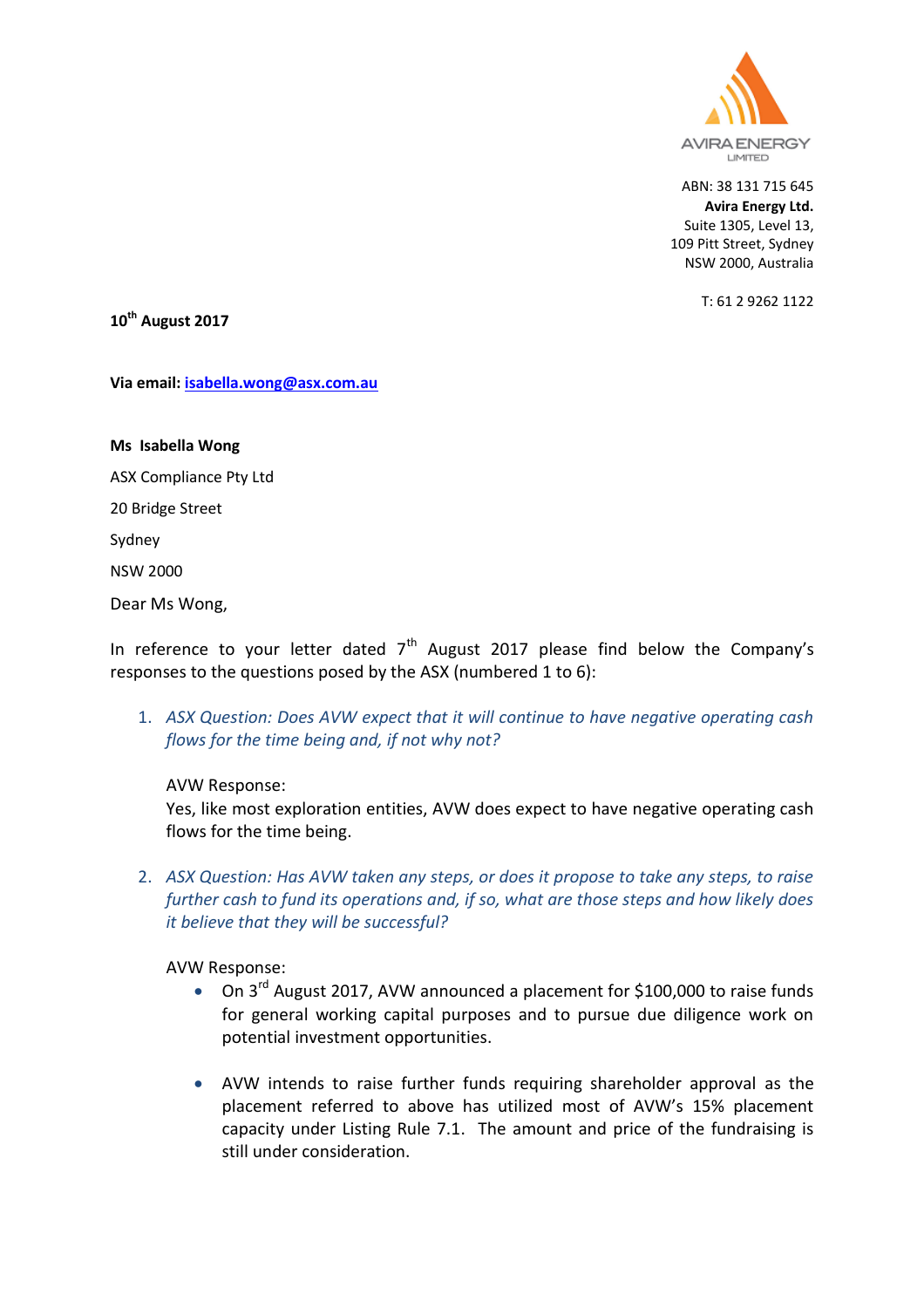

T: 61 2 9262 1122

3. *ASX Question: Does AVW expect to be able to continue its operations and to meet its business objectives and, if so, on what basis?*

### AVW Response:

In order to continue operations AVW needs to address the following:

- As announced to the market on  $17<sup>th</sup>$  May 2017, Niflheim Resources Pte Ltd ('Niflheim') extended a \$200,000 loan to AVW at nil interest rate, expiring within 3 months. AVW needs to secure an extension to the expiry date of  $17<sup>th</sup>$ August 2017. Niflheim has been approached about extending the loan terms and negotiations are still underway to resolve this.
- As announced to the market on  $31<sup>st</sup>$  July 2017, Niflheim has granted an extension to the expiry date of the \$1.8m Conditional Secured Converting Note due from MGT Mining Limited to Niflheim to 15<sup>th</sup> August 2017. MGT Mining Limited has been in continual discussions with Niflheim since  $28<sup>th</sup>$  June 2017 to negotiate an agreement to extinguish the debt. Discussions are ongoing and still underway to resolve this. An announcement will be made to the market as soon as definitive agreements have been signed. Should definitive agreements not be signed by  $15<sup>th</sup>$  August 2017, then MGT Mining Limited will need to seek a further extension to the expiry date.
- As per AVW's response to Question 2 above, AVW intends to raise further funds to fund ongoing operations and will update the market once formal agreements have been signed.
- As announced to the market on  $22^{nd}$  June 2017, Armstrong Industries HK Limited ('Armstrong') has signed a Termination Deed and Subscription Agreement relating to Preference shares for the \$1,500,000 Convertible Note that is due on 11 November 2017. This is subject to shareholder approval and AVW will be issuing a Notice of Meeting for a general meeting to be held at the end of September 2017, shortly.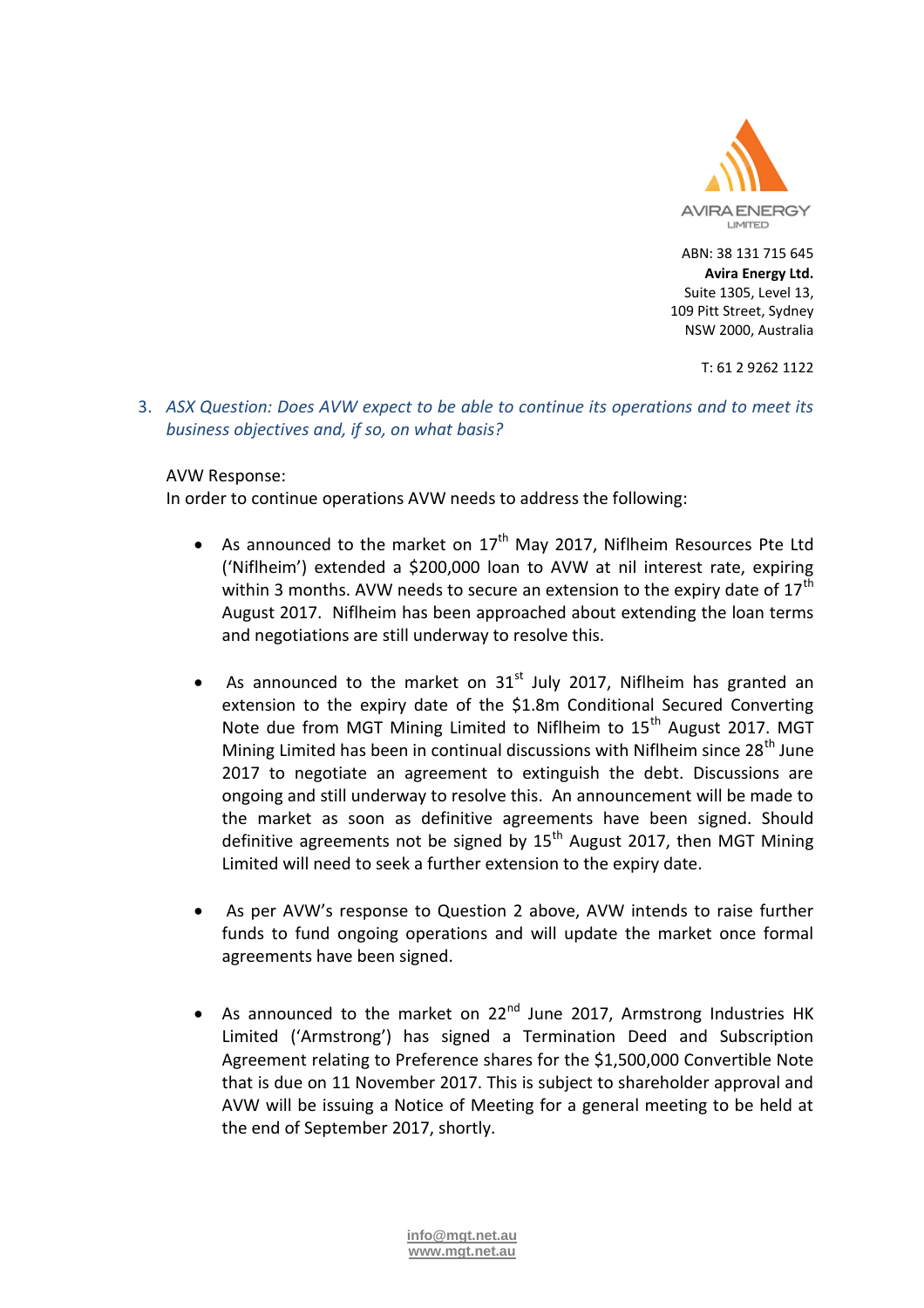

T: 61 2 9262 1122

- As announced to the market on  $22^{nd}$  June 2017, Joseph Capital (Hong Kong) Limited ('Joseph') has signed a Termination Deed for the \$500,000 Convertible Note that is due on 19 October 2017 by agreeing to extinguish the Convertible Note and all remaining interest due and payable via the transfer of 16,949,176 Cauldron Energy Limited ordinary shares held by AVW. This is subject to shareholder approval and AVW will be issuing a Notice of Meeting for a general meeting to be held at the end of September 2017, shortly.
- 4. *ASX Question: Please provide any other information that AVW considers may be relevant to ASX forming an opinion on whether AVW is in compliance with Listing Rule 12.2 (a listed entity's financial condition must, in ASX's opinion, be adequate to warrant the continued quotation of its securities and its continued listing).*

# AVW Response:

Please refer to response to Question 3.

5. *ASX Question: Please confirm that AVW is in compliance with Listing Rule 3.1 and that there is no information about its financial condition that should be given to the ASX in accordance with that Rule that has not already been released to the market.*

### AVW Response:

AVW confirms that AVW is in compliance with ASX Listing Rule 3.1 and that is no information about its financial condition that should be given to the ASX in accordance with that Rule that has not already been released to the market.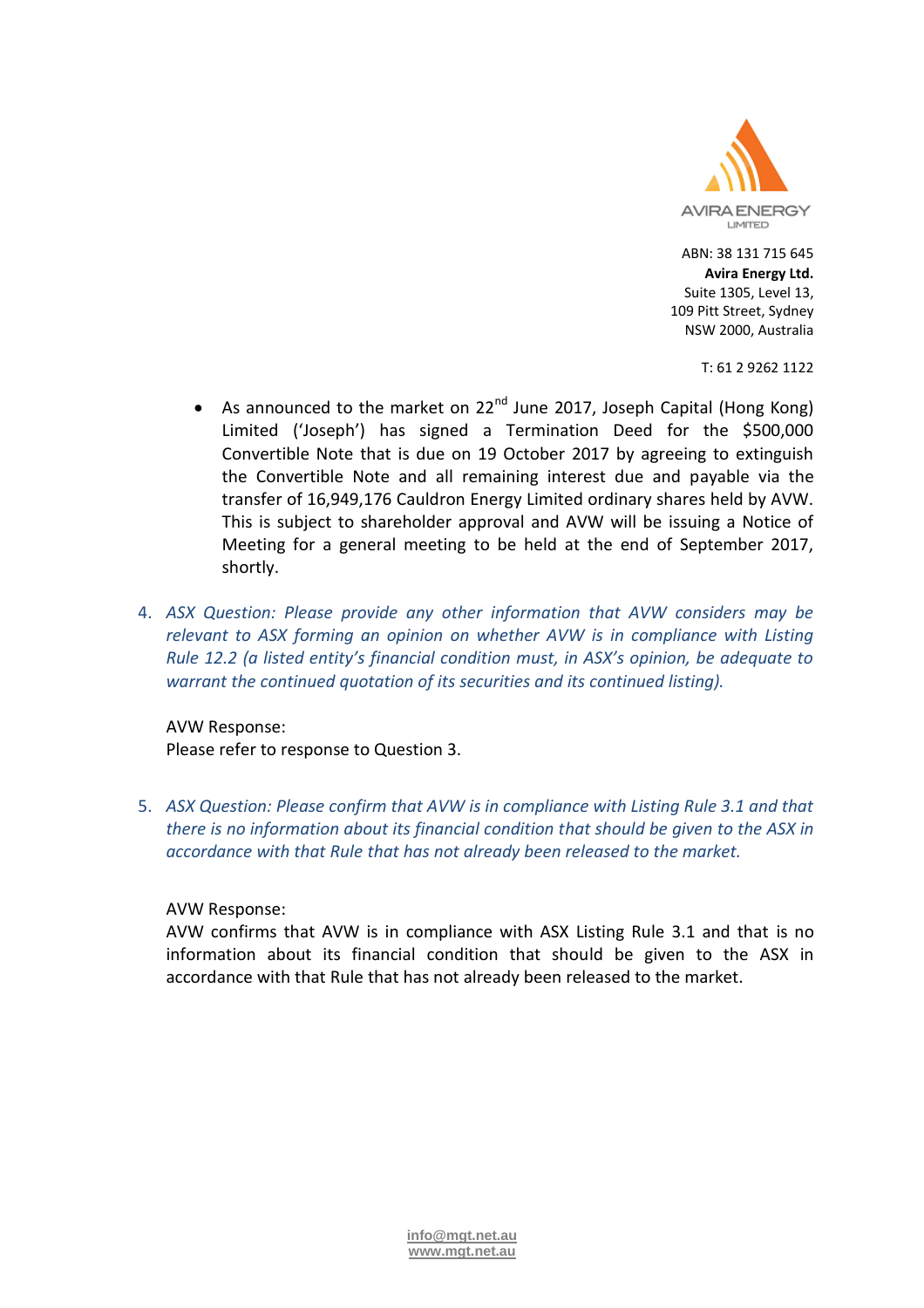

T: 61 2 9262 1122

6. *ASX Question: Please confirm that AVW's responses to the questions above have been authorised and approved in accordance with its published continuous disclosure policy or otherwise by its board or an office of AVW with delegated authority from the board to respond to ASX on disclosure matters.*

AVW Response:

The Board of Directors of AVW have authorized and approved the above responses.

Yours sincerely,

 $16<sub>u</sub>$ 

Jacqueline Butler Company Secretary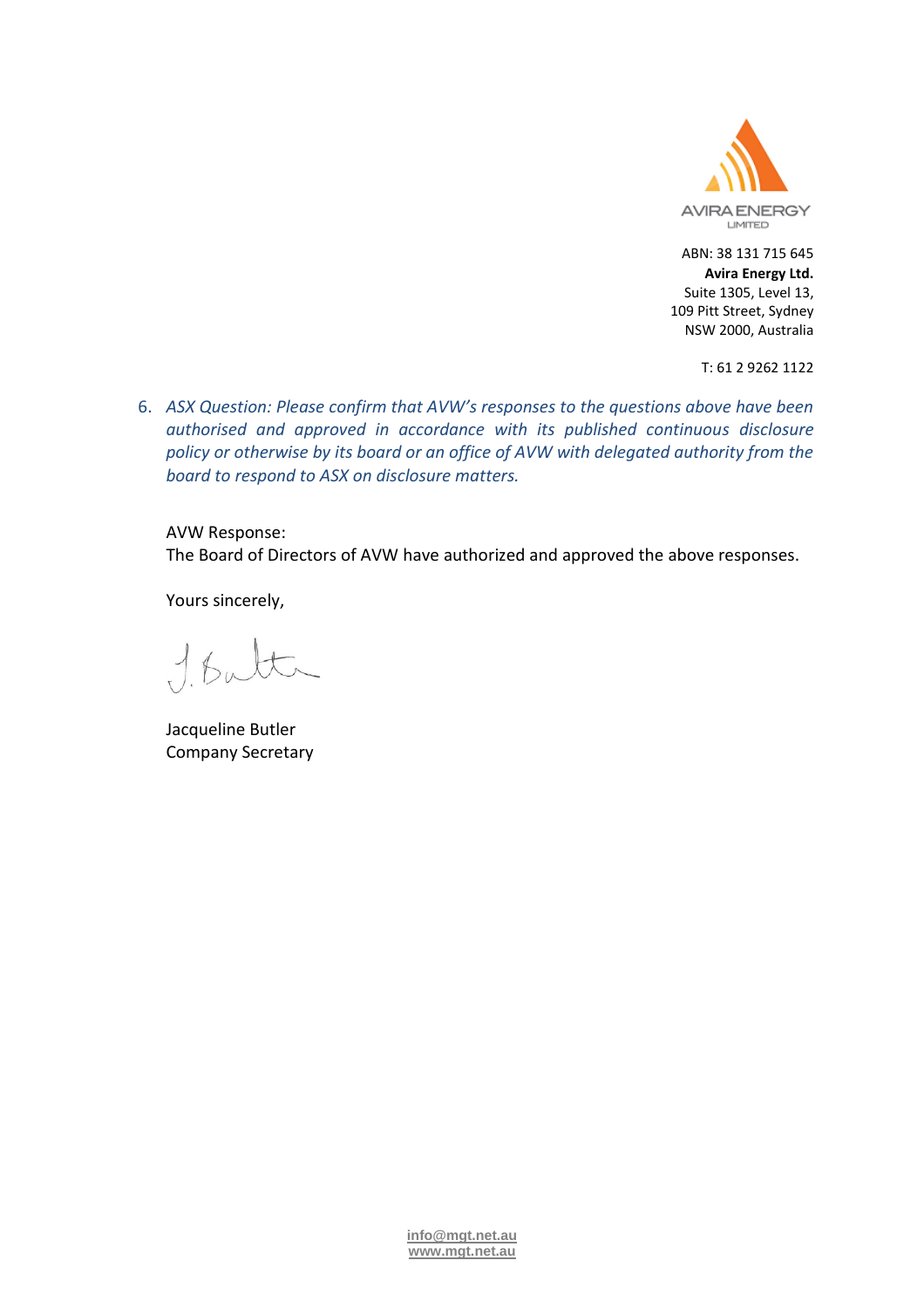

7 August 2017

Ms Jacqueline Butler Company Secretary & Chief Financial Officer Avira Energy Limited Suite 1305 Level 13 109 Pitt Street Sydney NSW 2000

By email

Dear Ms Butler,

# **Avira Energy Limited ("AVW") - Appendix 5B Query**

I refer to AVW's Appendix 5B quarterly report for the period ended 30 June 2017 lodged with ASX Market Announcements Platform on 31 July 2017 (the "Appendix 5B").

ASX notes that AVW has reported:

- negative net operating cash flows for the quarter of \$240,000;
- cash at the end of the quarter of \$215,000; and
- estimated cash outflows for the next quarter of \$328,000.

It is possible to conclude, based on the information in the Appendix 5B that if AVW were to continue to expend cash at the rate indicated by the Appendix 5B, AVW may not have sufficient cash to continue funding its operations. In view of that, ASX asks AVW to respond separately to each of the following questions and requests for information:

- 1. Does AVW expect that it will continue to have negative operating cash flows for the time being and, if not, why not?
- 2. Has AVW taken any steps, or does it propose to take any steps, to raise further cash to fund its operations and, if so, what are those steps and how likely does it believe that they will be successful?
- 3. Does AVW expect to be able to continue its operations and to meet its business objectives and, if so, on what basis?
- 4. Please provide any other information that AVW considers may be relevant to ASX forming an opinion on whether AVW is in compliance with Listing Rule 12.2 (a listed entity's financial condition must, in ASX's opinion, be adequate to warrant the continued quotation of its securities and its continued listing).
- 5. Please confirm that AVW is in compliance with Listing Rule 3.1 and that there is no information about its financial condition that should be given to ASX in accordance with that Rule that has not already been released to the market.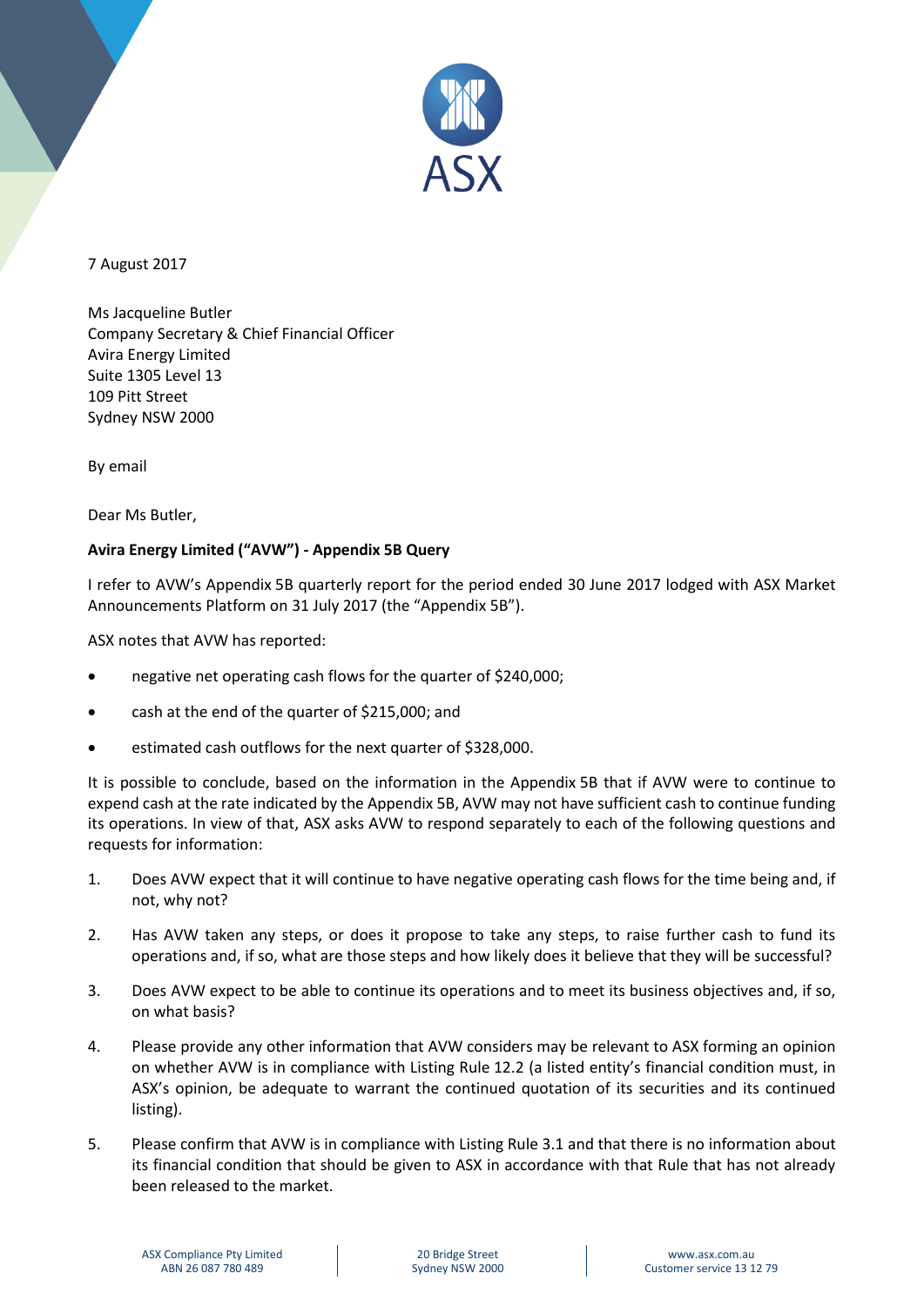

6. Please confirm that AVW's responses to the questions above have been authorised and approved in accordance with its published continuous disclosure policy or otherwise by its board or an officer of AVW with delegated authority from the board to respond to ASX on disclosure matters.

#### **When and where to send your response**

This request is made under, and in accordance with Listing Rule 18.7. Your response is required as soon as reasonably possible and, in any event, by **not later than 9:30am AEDT on Thursday, 10 August 2017**. If we do not have your response by then, ASX will have no choice but to consider suspending trading in AVW's securities under Listing Rule 17.3.

You should note that if the information requested by this letter is information required to be given to ASX under Listing Rule 3.1 and it does not fall within the exceptions mentioned in Listing Rule 3.1A, AVW's obligation is to disclose the information "immediately". This may require the information to be disclosed before the deadline set out in the previous paragraph.

ASX reserves the right to release a copy of this letter and your response on the ASX Market Announcements Platform under Listing Rule 18.7A. Accordingly, your response should be in a form suitable for release to the market.

Your response should be sent to me by e-mail. It should not be sent directly to the ASX Market Announcements Office. This is to allow me to review your response to confirm that it is in a form appropriate for release to the market, before it is published on the ASX Market Announcements Platform.

#### **Listing Rule 3.1**

Listing Rule 3.1 requires a listed entity to give ASX immediately any information concerning it that a reasonable person would expect to have a material effect on the price or value of the entity's securities. Exceptions to this requirement are set out in Listing Rule 3.1A.

In responding to this letter, you should have regard to AVW's obligations under Listing Rules 3.1 and 3.1A and also to Guidance Note 8 *Continuous Disclosure: Listing Rules 3.1 – 3.1B*.

It should be noted that AVW's obligation to disclose information under Listing Rule 3.1 is not confined to, nor is it necessarily satisfied by, answering the questions set out in this letter.

#### **Trading halt**

If you are unable to respond to this letter by the time specified above, you should discuss with us whether it is appropriate to request a trading halt in AVW's securities under Listing Rule 17.1.

If you wish to request a trading halt, you must tell us:

- the reasons for the trading halt;
- how long you want the trading halt to last;
- the event you expect to happen that will end the trading halt;
- that you are not aware of any reason why the trading halt should not be granted; and
- any other information necessary to inform the market about the trading halt, or that we ask for.

We may require the request for a trading halt to be in writing. The trading halt cannot extend past the commencement of normal trading on the second day after the day on which it is granted.